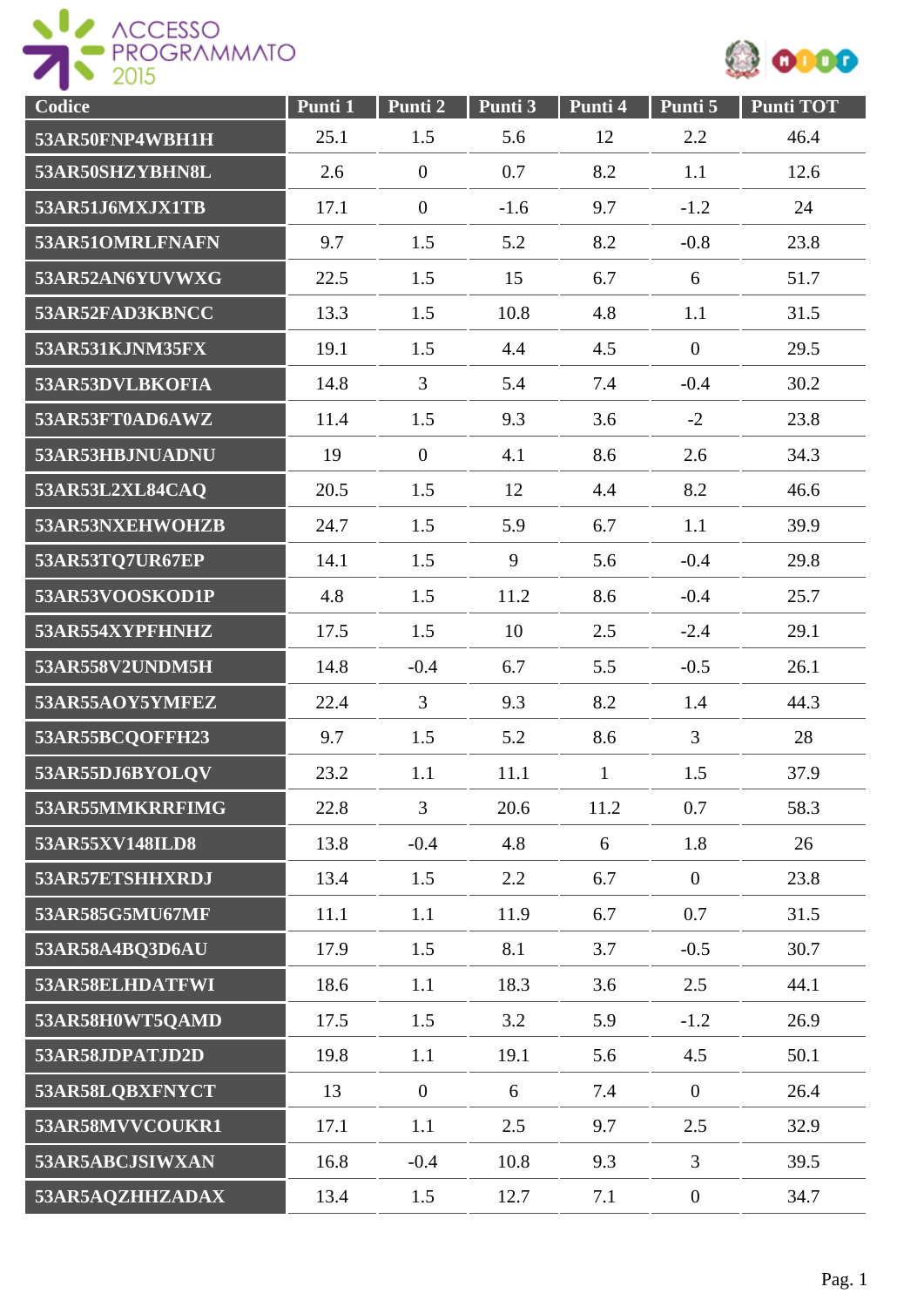



| Codice          | Punti 1      | Punti 2          | Punti 3        | Punti 4          | Punti 5          | <b>Punti TOT</b> |
|-----------------|--------------|------------------|----------------|------------------|------------------|------------------|
| 53AR5B10FIPEWZW | 21.7         | $\boldsymbol{0}$ | 9.3            | 8.6              | $-0.8$           | 38.8             |
| 53AR5B7VEAGJ64M | 19           | 1.5              | 7.1            | 10.5             | $-0.4$           | 37.7             |
| 53AR5B8BC2TDX4M | $\mathbf{1}$ | $-0.4$           | 4.7            | $-1.7$           | $-1.6$           | $\overline{2}$   |
| 53AR5B8LH0YTIVQ | 8.6          | 1.5              | 7.4            | 13.1             | $-0.8$           | 29.8             |
| 53AR5BDDODTWOLF | 8.9          | $\overline{3}$   | 16.1           | 3.7              | $\boldsymbol{0}$ | 31.7             |
| 53AR5BJO37Q2YXK | 9.2          | 1.5              | 4.4            | $-1.3$           | $-1.2$           | 12.6             |
| 53AR5BLOWWODDUK | 13.8         | 1.5              | 7.1            | 0.7              | $\mathbf{0}$     | 23.1             |
| 53AR5BUO5XWXYQS | 12.7         | 1.5              | 14.6           | 9.7              | $\mathbf{0}$     | 38.5             |
| 53AR5BUZCVAEIQ3 | 17.1         | 1.5              | 3.2            | 7.8              | $\mathbf{0}$     | 29.6             |
| 53AR5CAOGV0SGOW | 14.5         | $-0.4$           | 17.6           | 8.2              | 0.3              | 40.2             |
| 53AR5CFARZK3XTW | 13           | $-0.4$           | 1.7            | 4.8              | 0.3              | 19.4             |
| 53AR5CJFQ6PSDQA | 10.7         | 1.5              | 7.4            | 4.4              | $\mathbf{1}$     | 25               |
| 53AR5CYE4XIPVPN | 12.6         | $\overline{0}$   | 12.7           | 11.2             | $\mathbf{0}$     | 36.5             |
| 53AR5CYTZZE8LPC | 5.2          | $\overline{0}$   | 8.6            | 4.1              | 1.1              | 19               |
| 53AR5DOBLAQ6GTR | 22.4         | 1.5              | 7.5            | 12               | $\mathbf{0}$     | 43.4             |
| 53AR5DVVNJ0OSYL | 16           | 1.1              | 1.1            | $\boldsymbol{0}$ | $\mathbf{0}$     | 18.2             |
| 53AR5DXSDPUNSAE | 8.1          | $\mathbf{0}$     | 13.8           | 13.1             | 6.7              | 41.7             |
| 53AR5EKENUBDR27 | 19.4         | 1.5              | 5.2            | 13.5             | 2.6              | 42.2             |
| 53AR5EPOXWNQAI0 | 5.9          | 1.1              | 10.1           | 9.7              | $-0.8$           | 26               |
| 53AR5EQZ8ODRLGO | 14.1         | 1.1              | 0.2            | 5.2              | $\mathbf{0}$     | 20.6             |
| 53AR5ERTUKKH74N | 12.2         | 1.5              | 11.2           | 11.6             | 4.1              | 40.6             |
| 53AR5EURGZX2SVF | 12           | 1.5              | 9.7            | 7.1              | $-0.4$           | 29.9             |
| 53AR5FA6OVYA1KZ | 19.4         | $-0.4$           | 5.6            | 3.7              | $\overline{3}$   | 31.3             |
| 53AR5FOAW8Q41GX | 18.7         | 1.1              | 11.6           | 8.6              | $-0.5$           | 39.5             |
| 53AR5G0KUUL0SRE | 21.3         | $\mathbf{0}$     | 10.4           | 7.1              | $-0.4$           | 38.4             |
| 53AR5G4CSXGEYGT | 15.6         | $\overline{3}$   | $\overline{4}$ | 5.9              | $-1.2$           | 27.3             |
| 53AR5G4H3NKO6IC | 3.7          | 1.5              | 8.6            | 8.2              | 1.1              | 23.1             |
| 53AR5GESD8D4VI6 | 16.4         | $\overline{3}$   | 16.8           | 7.4              | 0.3              | 43.9             |
| 53AR5GJBNBPIDY0 | 12.3         | 1.5              | 9.3            | 5.2              | $\overline{0}$   | 28.3             |
| 53AR5GMXOPVM1OI | 12.2         | $\overline{0}$   | 9.7            | 11.2             | $\boldsymbol{0}$ | 33.1             |
| 53AR5GT7MBSK2Q8 | 13.7         | 1.1              | $-0.2$         | 7.8              | $-0.5$           | 21.9             |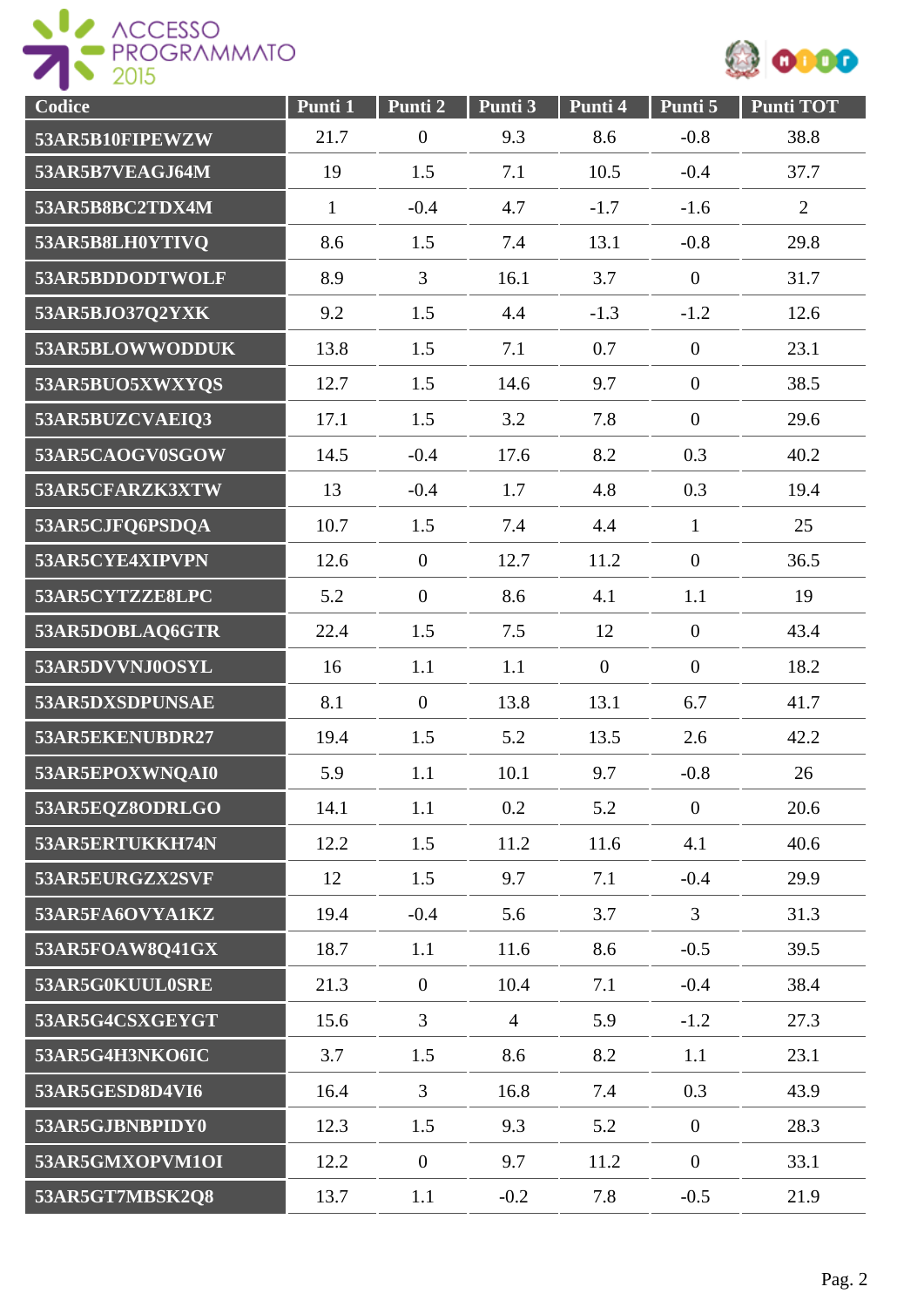



| Codice          | Punti 1        | Punti 2        | Punti 3        | Punti 4        | Punti 5          | <b>Punti TOT</b> |
|-----------------|----------------|----------------|----------------|----------------|------------------|------------------|
| 53AR5GZMFWSJWDD | 8.1            | 1.5            | 6.3            | 2.9            | $\boldsymbol{0}$ | 18.8             |
| 53AR5HFJPZVF6IC | 28.5           | 1.5            | 11.2           | 13.5           | 4.1              | 58.8             |
| 53AR5HOBM5XVFXI | 14.9           | 1.5            | 8.2            | 8.2            | 2.6              | 35.4             |
| 53AR5HVGQMIDO0T | 10.7           | 1.5            | 11.5           | 6.3            | 0.3              | 30.3             |
| 53AR5I0J6TKYMDL | $-1.4$         | 1.1            | $-0.8$         | $\overline{4}$ | $-0.4$           | 2.5              |
| 53AR5I3CE4FBT1A | 13.3           | $-0.8$         | 0.5            | 5.5            | 0.3              | 18.8             |
| 53AR5IASWRGSBGN | 17.9           | 1.5            | 16.1           | 5.6            | $\boldsymbol{0}$ | 41.1             |
| 53AR5IBCBPLAU6R | 17.5           | 1.5            | 2.4            | 4.4            | $-1.3$           | 24.5             |
| 53AR5IHQTOLZOSV | 17.1           | 1.5            | 1.7            | 3.6            | $\boldsymbol{0}$ | 23.9             |
| 53AR5IJOJAEHKHV | 18.3           | 1.5            | 9              | 5.6            | 1.1              | 35.5             |
| 53AR5ILPUQBUCHI | 14.5           | $\overline{0}$ | 0.3            | 7.4            | 6.3              | 28.5             |
| 53AR5IMEZQAEFYQ | 21             | 1.5            | 6.7            | 7.5            | 3                | 39.7             |
| 53AR5IQBIKZATNO | 17.9           | 1.1            | 9.7            | 10.1           | $\boldsymbol{0}$ | 38.8             |
| 53AR5IQZRA6SDMZ | 16.8           | $-0.4$         | 7.1            | 1.1            | 1.5              | 26.1             |
| 53AR5IROSBNBFCD | 10.8           | 1.5            | 11.2           | 12             | 1.4              | 36.9             |
| 53AR5IS7X8SIPDG | 25.1           | 1.5            | $\overline{0}$ | 9              | 1.5              | 37.1             |
| 53AR5ISTMRWYPB5 | 11.9           | $\overline{0}$ | 6.7            | 4.4            | 1.1              | 24.1             |
| 53AR5JDKE2ATEHK | 9.1            | $-0.4$         | 6.2            | 3.6            | 0.6              | 19.1             |
| 53AR5JHLCRAYKEF | 13.4           | 1.5            | 9.3            | 6.7            | 4.1              | 35               |
| 53AR5K2RKGARVO3 | 12             | $\overline{0}$ | 7.1            | 1.5            | $\boldsymbol{0}$ | 20.6             |
| 53AR5KDKGXUWKZV | 8.2            | $\overline{0}$ | 2.6            | 10.1           | $\boldsymbol{0}$ | 20.9             |
| 53AR5KET4GGVDPQ | 16.4           | 1.5            | 2.6            | 8.6            | $\overline{0}$   | 29.1             |
| 53AR5KUKWWLCYVM | 3.7            | 3              | 13.8           | 3.3            | $\boldsymbol{0}$ | 23.8             |
| 53AR5KZMXD4AFJW | 11.4           | $\overline{3}$ | $-0.5$         | $-0.4$         | $\overline{0}$   | 13.5             |
| 53AR5LBECNG8VTO | 10.3           | $-0.8$         | 2.1            | 4.8            | 0.3              | 16.7             |
| 53AR5LEG7UMDAA1 | 13.3           | 1.5            | 14.9           | 5.5            | 0.3              | 35.5             |
| 53AR5LEX1WIWQ8Q | 21.3           | $\mathbf{0}$   | 11.9           | $-0.1$         | $\overline{0}$   | 33.1             |
| 53AR5LG0IS4OUZK | 17.1           | 1.1            | 11.9           | 9.7            | $-1.2$           | 38.6             |
| 53AR5LHAXPIOYX4 | 11.1           | 1.5            | 7.1            | 3.3            | $\overline{0}$   | 23               |
| 53AR5LNLLBGUH3D | $\overline{2}$ | $-0.4$         | 2.1            | 6.3            | $-2.4$           | 7.6              |
| 53AR5LOEECLEVMW | 15.2           | $-0.4$         | $-0.5$         | 8.2            | $\overline{0}$   | 22.5             |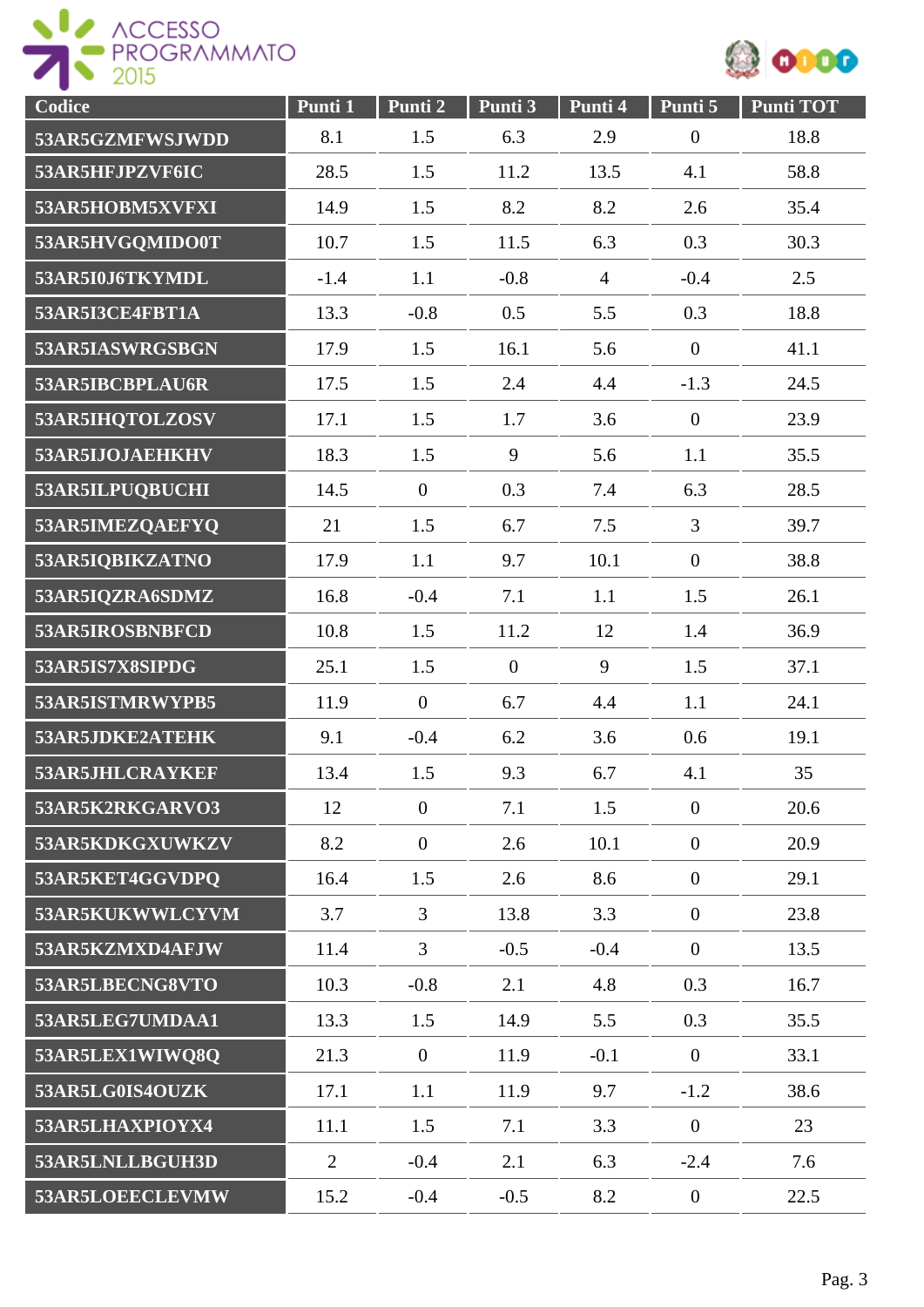



| Codice          | Punti 1 | Punti 2        | Punti 3      | Punti 4        | Punti 5          | <b>Punti TOT</b> |
|-----------------|---------|----------------|--------------|----------------|------------------|------------------|
| 53AR5LPR0AZCBSD | 13.7    | 1.5            | 8.2          | 8.2            | 1.5              | 33.1             |
| 53AR5LXKWRSPZV3 | 10.8    | 1.5            | 8.6          | 4.5            | $\mathbf{0}$     | 25.4             |
| 53AR5LXV4LOXO4Z | 17.9    | 1.5            | 6.7          | 6.7            | 0.7              | 33.5             |
| 53AR5MAUJWBQ6GR | 23.6    | $\overline{0}$ | 8.6          | 10.1           | 1.1              | 43.4             |
| 53AR5MC0YMU8B3J | 16.4    | $\overline{3}$ | 18.7         | 8.2            | $\boldsymbol{0}$ | 46.3             |
| 53AR5MEAHAOCFUO | 17.5    | 1.1            | 9.3          | 5.5            | $\mathbf{0}$     | 33.4             |
| 53AR5MFHN2Z5XUE | 7.8     | $\mathbf{0}$   | 3.6          | $\overline{4}$ | 0.7              | 16.1             |
| 53AR5MGQ3RDFASA | 12.9    | 1.1            | 11.5         | 5.9            | $\mathbf{1}$     | 32.4             |
| 53AR5NAENUG6QGV | 6.3     | $\overline{0}$ | 2.2          | 5.6            | $\mathbf{0}$     | 14.1             |
| 53AR5NEACZK1KFD | 23.2    | $\mathbf{0}$   | 12           | 5.9            | $-1.2$           | 39.9             |
| 53AR5NF0T04MGLQ | 23.6    | $\mathbf{0}$   | 16.1         | 10.1           | $\mathbf{0}$     | 49.8             |
| 53AR5NJJRCYPNBG | 2.6     | $\mathbf{0}$   | 2.2          | 8.2            | 3.7              | 16.7             |
| 53AR5NL6YQKBMTN | 2.2     | $\overline{0}$ | 1.5          | 15             | $\mathbf{0}$     | 18.7             |
| 53AR5NLBQOBLIQH | 18.6    | 1.5            | 13.4         | 9.3            | 3.6              | 46.4             |
| 53AR5NLZETPRI7T | 21.3    | $\overline{3}$ | 7.4          | 5.6            | $\mathbf{0}$     | 37.3             |
| 53AR5NPSONVNPFX | 16      | $\overline{3}$ | 8.1          | 5.9            | $-0.8$           | 32.2             |
| 53AR5NWVHJLVKQG | 13.7    | 1.5            | 13           | 10.1           | $-0.8$           | 37.5             |
| 53AR5O2OP1BSDUN | 5.6     | 1.5            | 8.6          | 2.6            | $-0.4$           | 17.9             |
| 53AR5OEJIWOJ2FF | 17.5    | 1.5            | 16.1         | 6.3            | $\mathbf{0}$     | 41.4             |
| 53AR5OIXHDSYI2S | 16.8    | $-0.4$         | 7.1          | 7.5            | $\mathbf{0}$     | 31               |
| 53AR5OLTFHTH4K5 | 16.8    | 1.5            | 13.5         | 10.5           | 0.7              | 43               |
| 53AR5OSXJT61IV0 | 20.9    | 1.5            | 10.4         | 5.5            | 1.5              | 39.8             |
| 53AR5OYKOYWHIBN | 9.2     | $\overline{3}$ | 8.5          | 2.9            | 4.1              | 27.7             |
| 53AR5PAXJZDWZL4 | 17.9    | $\overline{3}$ | 9.7          | 8.2            | 1.1              | 39.9             |
| 53AR5PFXZNWMYRA | 7.2     | $-0.8$         | 3.5          | 2.1            | 2.5              | 14.5             |
| 53AR5PJIMBXF1UW | 2       | $\overline{0}$ | $\mathbf{0}$ | $-0.4$         | $\overline{0}$   | 1.6              |
| 53AR5POOAWNOU37 | 13.3    | $\overline{0}$ | 1.5          | $\overline{4}$ | $\overline{0}$   | 18.8             |
| 53AR5PQGLNJMVOR | 6.6     | $\overline{3}$ | 2.1          | 9.7            | 1.5              | 22.9             |
| 53AR5PWFLOIKSWG | 9.2     | $-0.4$         | 6.3          | 11.6           | $\overline{0}$   | 26.7             |
| 53AR5Q8UB4EIOMB | 14.8    | 3              | 11.1         | 9.7            | $-1.6$           | 37               |
| 53AR5QB1YIQHACJ | 18.3    | 1.5            | 8.2          | 5.2            | 1.5              | 34.7             |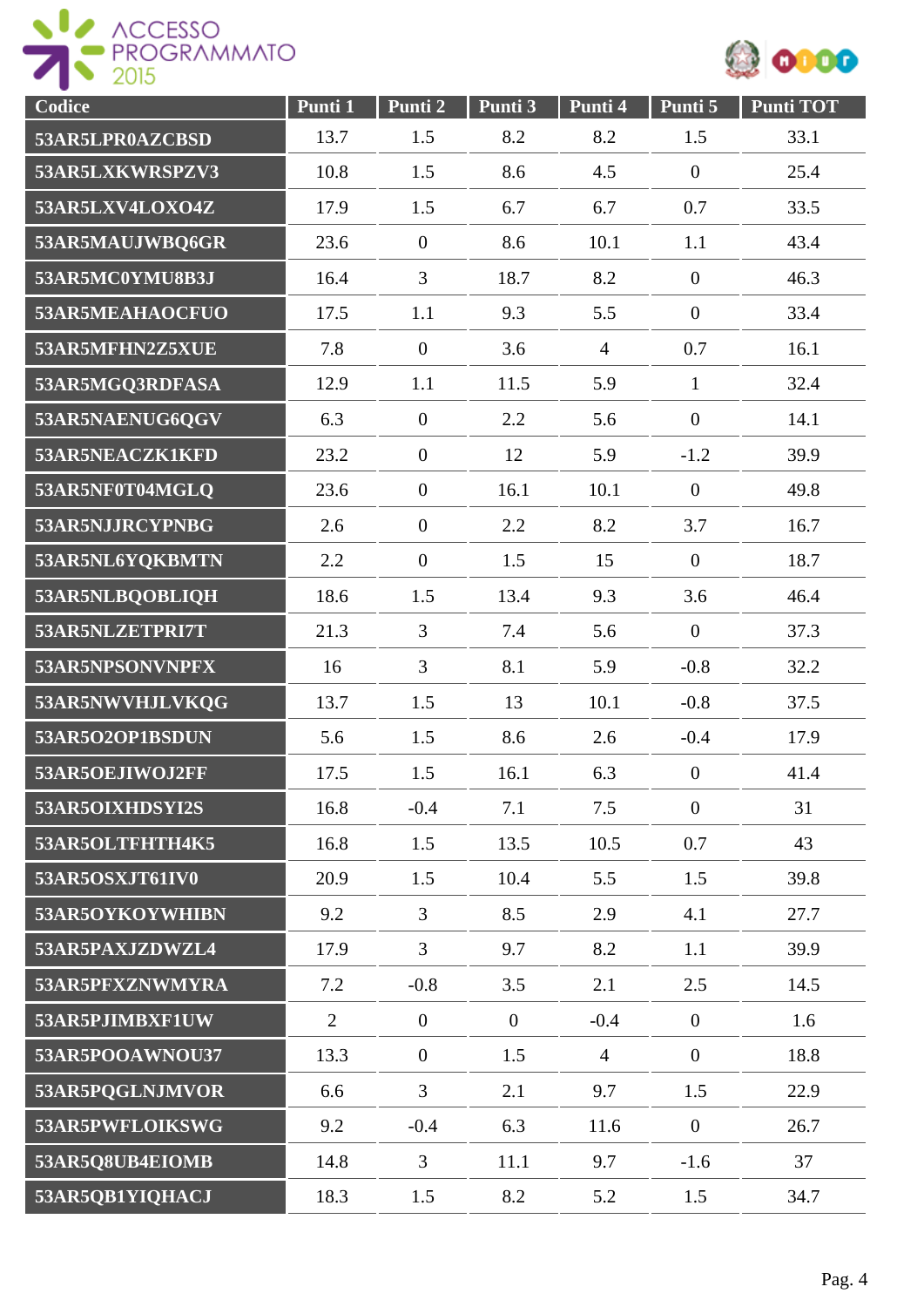



| Codice          | Punti 1 | Punti 2          | Punti 3        | Punti 4 | Punti 5          | <b>Punti TOT</b> |
|-----------------|---------|------------------|----------------|---------|------------------|------------------|
| 53AR5QDZN6JZF0J | 15.6    | 1.5              | 11.5           | 4.8     | 2.6              | 36               |
| 53AR5QF2U25JAR2 | 14.5    | 1.5              | 12.3           | 1.8     | 0.7              | 30.8             |
| 53AR5QXDTEHLCO1 | 13      | $-0.4$           | 17.6           | 4.1     | $\overline{0}$   | 34.3             |
| 53AR5R02CRPGXEN | 17.5    | 1.5              | 10.8           | 9.7     | 1.4              | 40.9             |
| 53AR5R4SHWYCVTE | 12.6    | 1.5              | 0.2            | 9.7     | $-0.4$           | 23.6             |
| 53AR5RBVGNOHFX2 | 4.4     | 1.1              | 10.4           | 4.4     | $\boldsymbol{0}$ | 20.3             |
| 53AR5RCQYJGRB2O | 13.5    | 1.5              | 10.5           | 13.5    | 7.5              | 46.5             |
| 53AR5RFOML3CDLQ | 19      | 1.5              | 10.4           | 3.6     | $\mathbf{1}$     | 35.5             |
| 53AR5RHR1IQV7AL | 18.7    | 1.5              | 17.2           | 5.6     | $\boldsymbol{0}$ | 43               |
| 53AR5RK7O7IX27Y | 16.7    | 1.5              | 6.9            | 2.5     | $-2.1$           | 25.5             |
| 53AR5RPZWVBN1E2 | 21.3    | 1.5              | $\overline{7}$ | 2.9     | $-0.4$           | 32.3             |
| 53AR5RTXBAKSZ2K | 18.6    | $\overline{3}$   | $\overline{4}$ | 7.8     | 2.2              | 35.6             |
| 53AR5RVE6NGAYO5 | 17.5    | 1.5              | 16.1           | 5.9     | $\overline{0}$   | 41               |
| 53AR5RXG7CFV6R8 | 16      | $-0.4$           | 8.9            | 13.5    | $\overline{0}$   | 38               |
| 53AR5RZMPAYECGA | 20.2    | 1.1              | 6              | 2.6     | 1.5              | 31.4             |
| 53AR5S5QXL5DMLQ | 22.4    | 1.1              | 4.3            | 7.4     | 0.2              | 35.4             |
| 53AR5SLFMBWRU6Z | 15.6    | 1.5              | 0.2            | 5.9     | 3.3              | 26.5             |
| 53AR5T3IN5TT5N8 | 11.5    | 1.5              | 8.6            | 2.2     | 1.1              | 24.9             |
| 53AR5TACMPKYHSY | 18.7    | 1.5              | 9.3            | 0.3     | $-0.4$           | 29.4             |
| 53AR5TAXB6GNIRO | 23.2    | 1.5              | 11.2           | 13.1    | 2.9              | 51.9             |
| 53AR5TG77ROOKWF | 16.4    | 1.5              | 8.9            | 7.1     | 4.1              | 38               |
| 53AR5TR6AIRGKPN | 23.6    | $\boldsymbol{0}$ | 1.5            | 6.7     | $\overline{0}$   | 31.8             |
| 53AR5TX2VBTVD13 | 20.9    | $\overline{3}$   | 4.7            | 13.5    | $\overline{4}$   | 46.1             |
| 53AR5TXAM42VIHK | 15.3    | 1.5              | 0.7            | 5.2     | $\overline{0}$   | 22.7             |
| 53AR5UC4NJ5HQCI | 21.3    | 1.5              | 6.6            | 4.8     | 0.7              | 34.9             |
| 53AR5UGRDPQTUVQ | 12      | $\overline{0}$   | 2.9            | 4.5     | $-0.8$           | 18.6             |
| 53AR5UMX4LQSNJV | 11.8    | 1.1              | 13.8           | 5.5     | $\overline{0}$   | 32.2             |
| 53AR5UOIXSETQXW | 19.4    | $-0.4$           | 4.8            | 7.1     | $\overline{0}$   | 30.9             |
| 53AR5UYVPXAKZR1 | 11.5    | 1.5              | 2.2            | 10.5    | 0.7              | 26.4             |
| 53AR5VJQP1GMC6B | 16.4    | 1.5              | 5.9            | 11.6    | $-0.4$           | 35               |
| 53AR5W3QZRYJZKV | 14.1    | 1.1              | 14.5           | 5.5     | $\boldsymbol{0}$ | 35.2             |